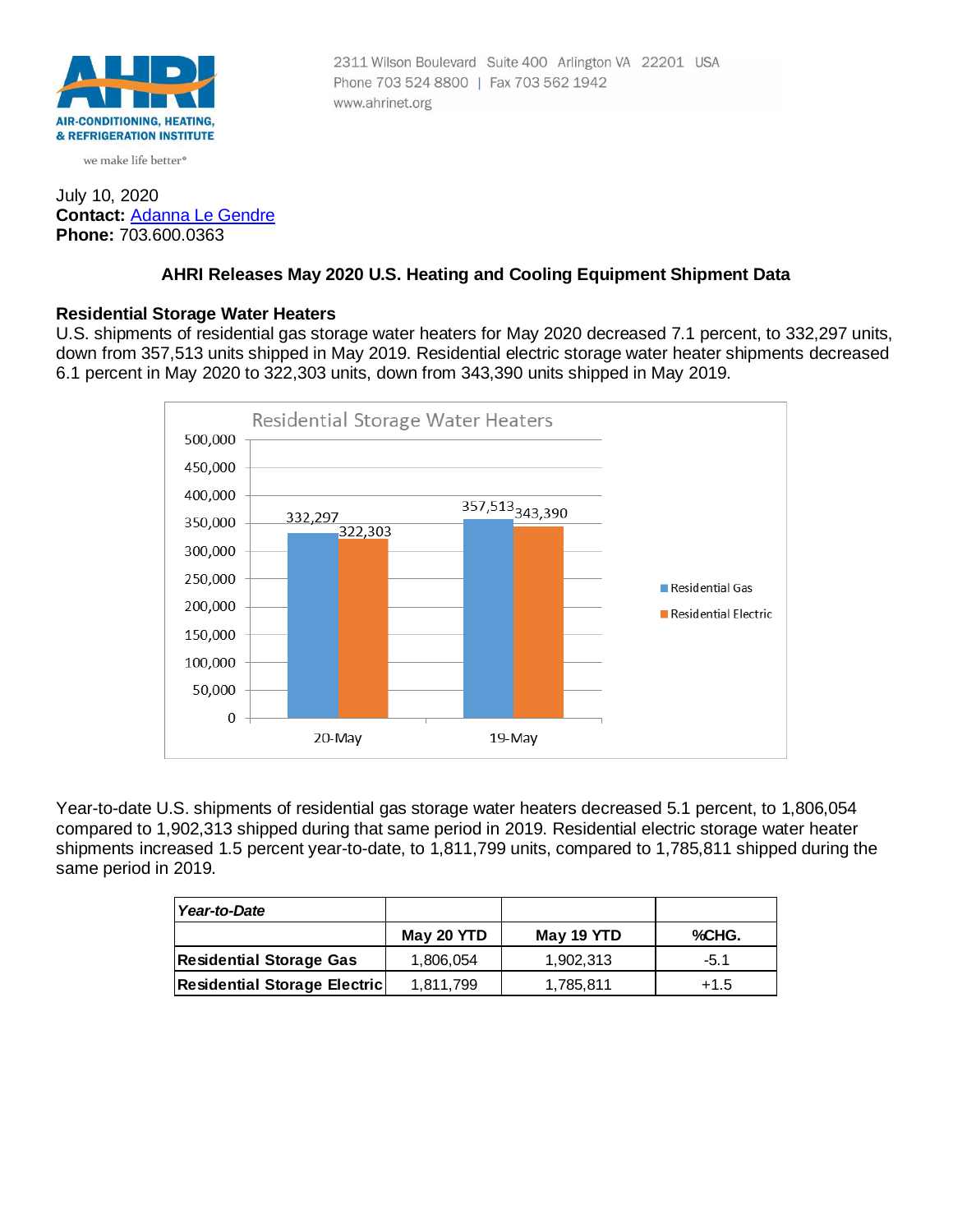# **Commercial Storage Water Heaters**

Commercial gas storage water heater shipments decreased 31.7 percent in May 2020, to 5,048 units, down from 7,390 units shipped in May 2019. Commercial electric storage water heater shipments decreased 29.7 percent in May 2020, to 9,456 units, down from 13,452 units shipped in May 2019.



Year-to-date U.S. shipments of commercial gas storage water heaters decreased 12.5 percent, to 33,751 units, compared with 38,573 units shipped during the same period in 2019. Year-to-date commercial electric storage water heater shipments decreased 8.9 percent, to 58,709 units, down from 64,474 units shipped during the same period in 2019.

| Year-to-Date                       |            |            |         |
|------------------------------------|------------|------------|---------|
|                                    | May 20 YTD | May 19 YTD | %CHG.   |
| <b>Commercial Storage Gas</b>      | 33.751     | 38.573     | $-12.5$ |
| <b>Commercial Storage Electric</b> | 58,709     | 64.474     | -8.9    |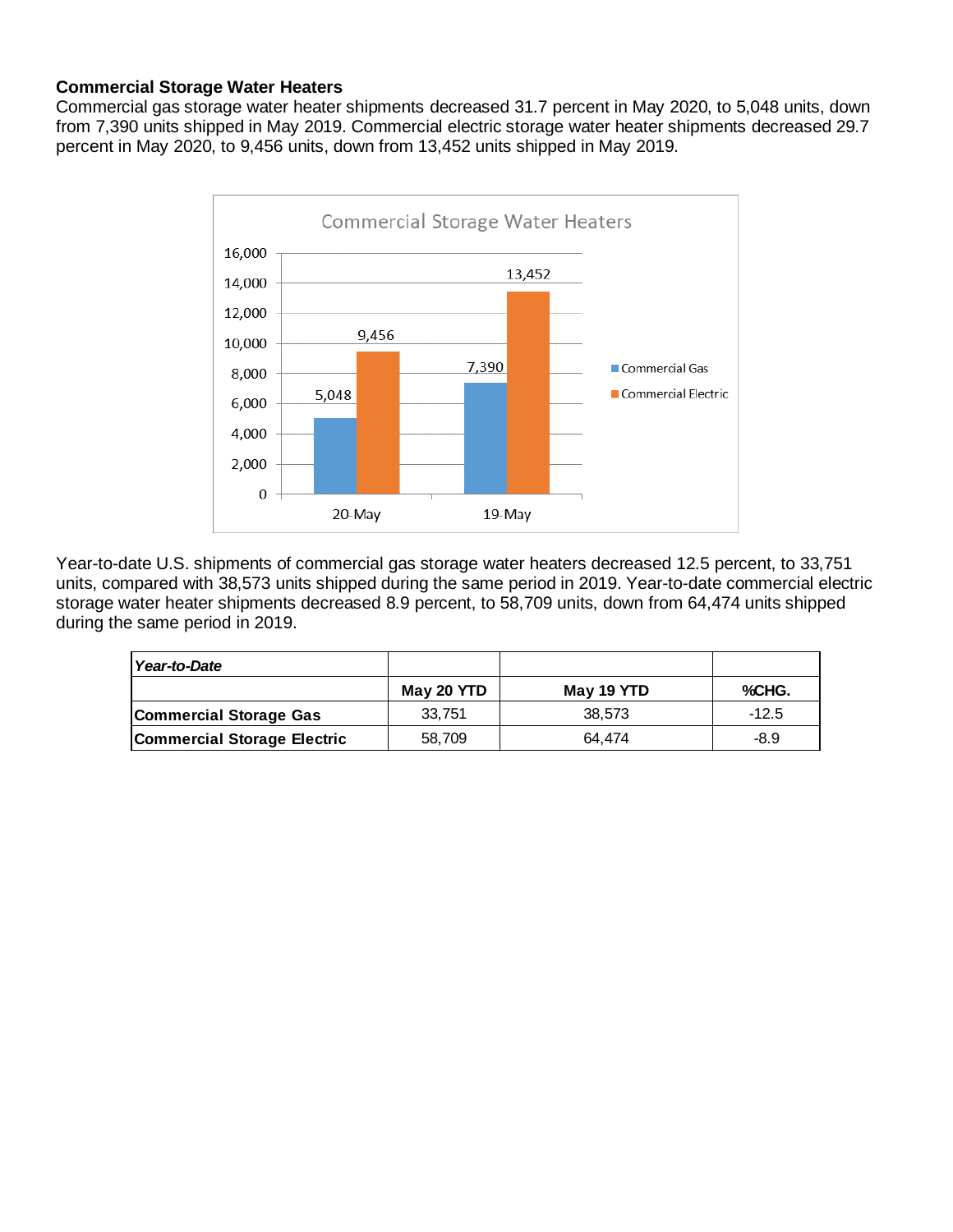## **Warm Air Furnaces**

U.S. shipments of gas warm air furnaces for May 2020 decreased 25.8 percent, to 215,313 units, down from 290,143 units shipped in May 2019. Oil warm air furnace shipments decreased 60.9 percent, to 1,057 units in May 2020, down from 2,703 units shipped in May 2019.



Year-to-date U.S. shipments of gas warm air furnaces decreased 24.9 percent, to 1,047,046 units, compared with 1,393,288 units shipped during the same period in 2019. Year-to-date U.S. shipments of oil warm air furnaces decreased 38.5 percent, to 8,754 units, compared with 14,245 units shipped during the same period in 2019.

| Year-to-Date                 |            |            |         |
|------------------------------|------------|------------|---------|
|                              | May 20 YTD | May 19 YTD | %CHG.   |
| <b>Gas Warm Air Furnaces</b> | 1.047.046  | 1,393,288  | $-24.9$ |
| <b>Oil Warm Air Furnaces</b> | 8.754      | 14.245     | $-38.5$ |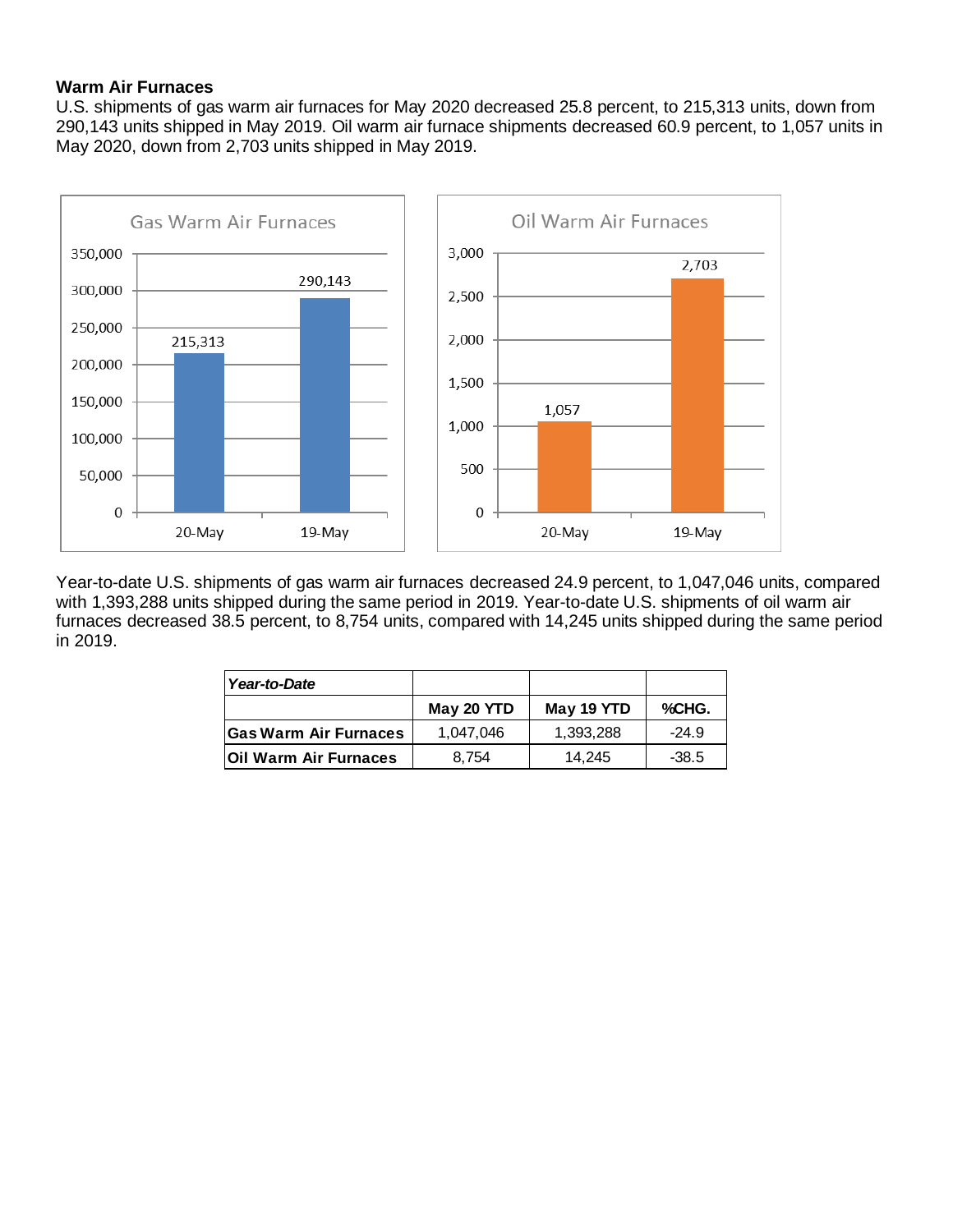## **Central Air Conditioners and Air-Source Heat Pumps**

U.S. shipments of central air conditioners and air-source heat pumps totaled 777,815 units in May 2020, down 22.7 percent from 1,005,646 units shipped in May 2019. U.S. shipments of air conditioners decreased 20.7 percent, to 522,624 units, down from 659,423 units shipped in May 2019. U.S. shipments of air-source heat pumps decreased 26.3 percent, to 255,191 units, down from 346,223 units shipped in May 2019.



Year-to-date combined shipments of central air conditioners and air-source heat pumps decreased 6.8 percent, to 3,362,822 units, down from 3,609,723 units shipped during the same period in 2019. Year-to-date shipments of central air conditioners decreased 7.1 percent, to 2,101,664 units, down from 2,262,364 units shipped during the same period in 2019. The year-to-date total for heat pump shipments decreased 6.4 percent, to 1,261,158, down from 1,347,359 units shipped during the same period in 2019.

| Year-to-Date                                 |            |            |        |
|----------------------------------------------|------------|------------|--------|
|                                              | May 20 YTD | May 19 YTD | %CHG.  |
| Air Conditioners & Heat Pumps Combined Total | 3.362.822  | 3,609,723  | $-6.8$ |
| <b>Air Conditioners Only</b>                 | 2,101,664  | 2,262,364  | $-7.1$ |
| <b>Heat Pumps Only</b>                       | 1,261,158  | 1,347,359  | -6.4   |